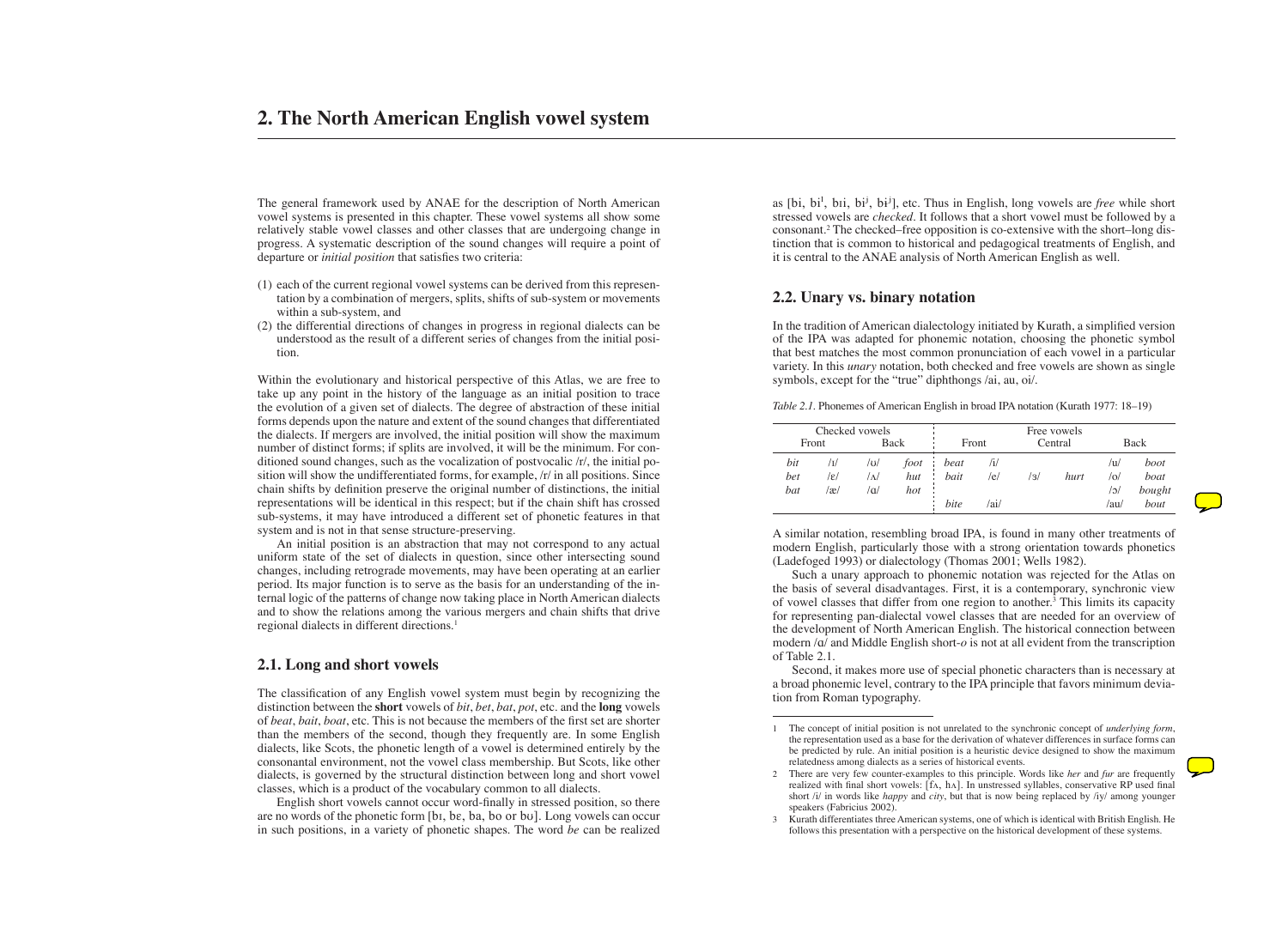Third, and most important, the unique notation assigned to each vowel fails to reflect the structural organization essential to the analysis of the chain shifts that are a principal concern of this Atlas. Though the vowels are listed as "checked" and "free" in Table 2.1, the notation represents all vowel contrasts as depending on quality alone.

A binary notation makes two kinds of identification. Front upglides of varying end-positions  $[i, i, I, e, \varepsilon]$  are all identified as /y/ in phonemic notation. Similarly, the back upglides [w, u, v, o,  $\gamma$ ] are identified uniformly as /w/. Secondly, the nuclei of /i/ and /iy/, /u/ and /uw/ are identified as 'the same.' Such an identification of the nuclei of short and long vowels is a natural consequence of an approach that takes economy and the extraction of redundancy as a goal. The same argument can be extended to the nuclei of /e/ and /ey/, /ay/ and /aw/.<sup>5</sup> In the binary system, short vowels have only one symbol, which denotes their nuclear quality, while long vowels have two symbols. The first denotes their nuclear quality, the second the quality of their glide. There are three basic types of glide at the phonemic level: front upglides, represented as /y/, back upglides (/w/), and inglides or long monophthongs  $(h)/$ .<sup>6</sup>

For these reasons, the transcription system used by ANAE was based instead on the binary notation that has been used by most American phonologists, beginning with Bloomfield (1933), Trager and Bloch (1941), Bloch and Trager (1942), and Trager and Smith (1951). Hockett's (1958) textbook and Gleason's (1961) textbook both utilized a binary notation for English vowels. The feature analysis of Chomsky and Halle (1968) incorporated such a binary analysis, and a binary analysis of English long vowels and diphthongs is a regular characteristic of other generative treatments (e.g. Kenstowicz 1994: 99–100; Goldsmith 1990: 212).4

Table 2.2 presents the initial position of North American dialects, showing in binary notation the maximal number of distinctions for vowels (not before /r/). Table 2.2 identifies three degrees of height and two of advancement.7 The six short vowels are accompanied by eight long upgliding vowels and two long ingliding vowels.8 Rounding is contrastive only in the ingliding class.<sup>9</sup> The word-class membership

Another important generalization made by the binary system is that, at a broad phonemic level, the traditional representation of the lax–tense difference between short and long vowels such as  $\frac{1}{\sqrt{V}}$  vs.  $\frac{1}{\sqrt{V}}$  vs.  $\frac{1}{\sqrt{V}}$ , etc., is redundant. Both  $\frac{1}{\sqrt{V}}$  and /i/, for instance, share a high-front nucleus. The exact quality and orientation of these nuclei differ from one dialect to another. What consistently distinguishes them phonologically is the presence or absence of a front upglide. The vowel of *bit* can therefore be represented simply as /bit/, and that of *beat* as /biyt/. At the phonetic level, these are often realized as [bIt] and [bit], depending on the dialect, but at the phonemic level, the use of a special character for *bit* can be dispensed with.

# **2.3. Initial position**

*Table 2.2.* The North American Vowel system

|         | <b>SHORT</b> |              | <b>LONG</b>                      |          |           |           |                |         |  |
|---------|--------------|--------------|----------------------------------|----------|-----------|-----------|----------------|---------|--|
|         |              |              |                                  |          | Upgliding |           | Ingliding      |         |  |
|         |              |              | Front upgliding   Back upgliding |          |           |           |                |         |  |
|         |              |              |                                  | Vw<br>Vv |           |           | Vh             |         |  |
| nucleus | front        | back         | front                            | back     | front     |           | back unrounded | rounded |  |
| high    |              | u            | 1y                               |          | 1W        | uw        |                |         |  |
| mid     | e            | Λ            | ey                               | oy       |           | <b>OW</b> |                | oh      |  |
| low     | æ            | $\mathbf{O}$ |                                  | ay       |           | aw        | ah             |         |  |

of these phonemes is illustrated in Table 2.3, with words in the *b\_\_t* frame wherever possible.

*Table 2.3.* Keywords for the phonemes of Table 2.2.

|                    | <b>SHORT</b>      |                   | <b>LONG</b>  |             |           |                                |                |         |  |
|--------------------|-------------------|-------------------|--------------|-------------|-----------|--------------------------------|----------------|---------|--|
|                    |                   |                   |              |             | Upgliding | Front upgliding Back upgliding | Ingliding      |         |  |
|                    |                   |                   |              | Vv          |           | Vw                             | Vh             |         |  |
| nucleus            | front             | back              | front        | back        | front     |                                | back unrounded | rounded |  |
| high<br>mid<br>low | bit<br>bet<br>bat | put<br>but<br>cot | beat<br>bait | boy<br>bite | suit      | boot<br>boat<br>bout           | balm           | bought  |  |

Following the logic of binary notation, this representation greatly reduces the number of special symbols necessary for the phonemic transcription of the vowel contrasts in English dialects. Furthermore, it captures important generalizations about the sub-systemic organization of the vowel space that are missed by a more phonetically based transcription. It is not linked to typical phonetic values of one arbitrarily selected reference dialect, since its relation to the phonetic values of IPA symbols is abstract and historical rather than concrete and descriptive.

In addition to transcribing each vowel phoneme, the occurrence of marked allophonic variation often makes it necessary to add a symbol to indicate the presence, absence, or quality of following consonants. The allophone of /ay/ before voiceless consonants is designated /ay0/ as opposed to the residual category /ayV/. The checked allophone of /ey/ is sometimes shown as /eyC/ as opposed to the free allophone /eyF/.

The use of /h/ to indicate a class of long and ingliding vowels, which show no formant movement or move in a centering direction, was a prominent feature of the binary analysis introduced by Bloch and Trager. It is not as generally used as /y/ and /w/.<sup>10</sup> Instead, one often finds along with /iy, ey, uw, ow/ the symbol /o/ for the class of *got*, *rock*, etc. or /a:/ for the class of *father*, *pa*, etc. This special

- 6 The /h/ glide is an abstract notation indicating either a lengthened vowel or an inglide towards schwa. These are generally in complementary distribution: low back vowels are generally long monophthongs, while high and mid vowels are ingliding.
- 7 The  $\sqrt{a}$  in  $\sqrt{ay}$ , aw, ah/ is frequently represented by a low central vowel in many dialects, but at the abstract level of the initial position, it is a back vowel, opposed to /æ/. In the majority of North American dialects, the nucleus of /aw/ is front of center. Chapter 18 will show that a chain shift in Southern English, initiated by the diphthongization of long open-*o* words, forces a structural reinterpretation of initial /aw/ as /æw/.
- 8 These positions can be represented as a set of binary features in which the nuclei are combinations of [+voc, −cons, ±high, ±low, ±back, ±round] and the glides are combinations of [−voc, −cons, ±back, ±high].
- 9 Table 2.2 omits several marginal classes that are limited to a few words, like /eh/ in *yeah*, /ih/ in *idea* and *theatre*, /uh/ in *skua.*
- 10 Gleason (1961) substituted a capital /H/ for /h/, to avoid the implication that this centering glide was ʻthe same' as initial /h/. Although initial and final /h/ are in complementary distribution, it can be argued that the phonetic differences are not motivated by the environmental difference.



<sup>5</sup> In the most commonly accepted notation, the mid-back nuclei of  $/\Delta$  and  $/\omega$  are not transcribed with the same nuclei, and the redundant phonetic difference in rounding is preserved. Nevertheless, Chapter 14 will develop the argument that at least in the eastern United States, these nuclei are structurally identified and move together in the course of Northern and Midland sound changes.

<sup>4</sup> Recent treatments of English vowels in Optimality Theory tend to show binary representations at a lower level of abstraction. Thus /ey/ frequently appears in Rutgers Optimality Archive papers as [eI] and /ow/ as [oU].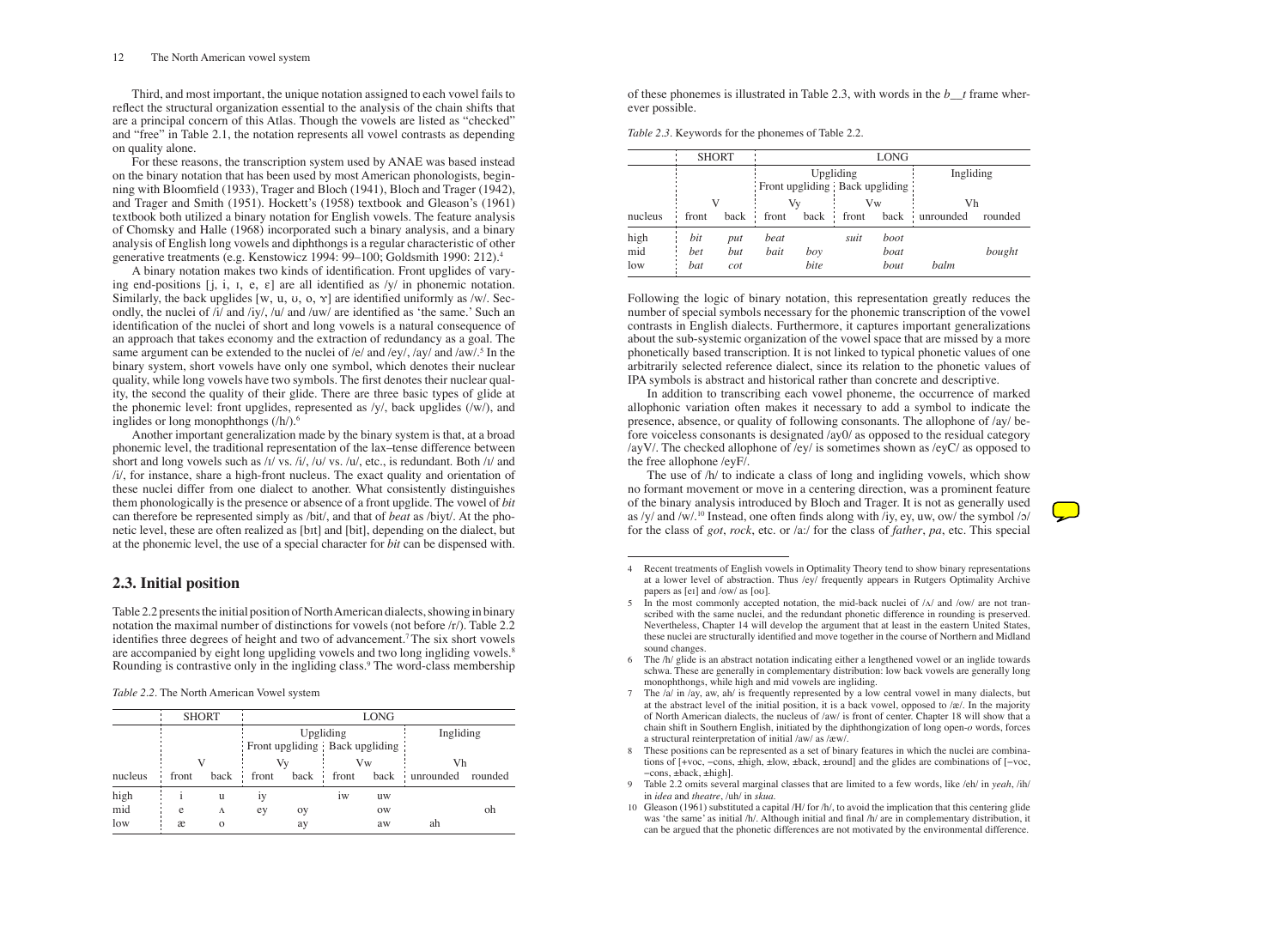notation captures the phonetic character of the word classes involved. But it does not reflect the generalization that English words with final stress must end with a glide or a consonant. By writing /ah/, /oh/, for the long and ingliding sub-system, we incorporate this generalization, which plays a central role in the description of mergers and chain shifts in the chapters to follow.<sup>11</sup>

As noted above, a binary notation is more favored by North American than British linguists. This is largely due to the different status of diphthongization in British and American dialects. Diphthongization of all long vowels, especially in final position, is the general rule in North America. Monophthongal /e:/ and /o:/ do occur, but only in limited areas. Wells (1982) uses monophthongal symbols for the long high vowels /i:/ and /u:/, a representation that seems useful for RP. Many regional British dialects have consistently monophthongal long vowels, as well as the Caribbean dialects strongly represented in Britain today. To apply the notation /iy, ey, ow, uw/ to this range of British dialects would seem artificial at best. On the other hand, Wells's use of  $/i$ :/,  $/u$ :/, and  $/\nu$  for the phonemes of "General" American"12 is an odd extension of the British system. Nevertheless, the organization of vowels presented by Wells in his 1982 overview of English dialects is strikingly similar to the ANAE initial position. Wells divides English vowels into long and short (checked and free). Furthermore, he separates the long vowels into front upgliding, back upgliding and ingliding (without using those labels). Table 2.4 shows the relations of the two representations by inserting the labels for lexical sets introduced by Wells, now widely adopted in British dialectology, into the framework of Table 2.2.3.13

/o/ "short*-o*", derived primarily from M.E. open **o** or in *cot*, *rot*, *odd*, *Tom*, *hotter*, etc. In most British dialects, this is the short back rounded vowel realized

*Table 2.4.* Wells' view of "General American" vowel classes

|         | <b>SHORT</b> |              |               |                 |                |              |                   |                |
|---------|--------------|--------------|---------------|-----------------|----------------|--------------|-------------------|----------------|
|         |              |              |               | Upgliding       |                | Ingliding    |                   |                |
|         |              |              |               | Front upgliding | Back upgliding |              |                   |                |
|         | V            |              |               | Vv              | Vw             |              | Vh                |                |
| nucleus | front        | back         | front         | back            | front          | back         | unrounded rounded |                |
| high    | <b>KIT</b>   | FOOT         | <b>FLEECE</b> |                 |                | <b>GOOSE</b> |                   |                |
| mid     | <b>DRESS</b> | <b>STRUT</b> | <b>FACE</b>   | <b>CHOICE</b>   |                | <b>GOAT</b>  | <b>NURSE</b>      | <b>THOUGHT</b> |
| low     | TRAP         |              |               | <b>PRICE</b>    | <b>MOUTH</b>   |              | PALM, LOT         |                |

In those dialects that retained the opposition between  $\frac{1}{2}$  of and  $\frac{1}{2}$  a large number of /o/ words shifted to the /oh/ class, before back nasals, as in *strong*, *song*, *long*, *wrong*, etc.; before voiceless fricatives (in *loss*, *cloth*, *off*, etc.), and irregularly before /g/, as in *log*, *hog*, *dog*, *fog*, etc. This process occurred by lexical diffusion, leaving many less common words in the /o/ class, such as *King Kong*, *Goth*, *doff*, etc.

### **2.4. Description of the word classes**

The vowel classes labeled in Table 2.2 are defined in the following section: Historical vowel classes are indicated in boldface, modern lexical reflexes in italic. Conventional labels for phonemes are given in quotes. In each case, the historical word class is composed of a core set or sets of reflexes of Old English and Middle English words, along with a variety of loan words, principally from French and Latin, but from other sources as well.

/i/ "short-*i*", derived primarily from M.E. short **i**, in *bit*, *sit*, *will*, *tin*, *bitter*, *dinner.*

/e/ "short*-e*", derived primarily from M.E. short **e**, in *bet*, *set*, *red*, *ten*, *better*, etc. along with a number of shortened M.E. **ea** words in *head*, *dead*, *lead*, *breakfast,* etc.

/æ/ "shor*t-a*", derived primarily from M.E. short **a**, in *bat*, *sat*, *had*, *man*, *batter*, etc. along with foreign **a** loan words that may or may not alternate with /ah/: *fact*, *lamp*, *cab*, *jazz*, *pasta*, *Mazda*.

on a non-peripheral track (see below). In most North American dialects, it was unrounded and lowered to  $\lceil a \rceil$  by the nineteenth century (Barton 1832). It was then merged with the small sub-class of words with /a/ after initial /w/ (*watch*, *wander*, *warrant*) and also with the /ah/ class (*balm = bomb*, see below). In Eastern New England, Pittsburgh and some Canadian communities, /o/ remained as a rounded vowel, and merged with /oh/. /o/ does not remain in its original back rounded position as a separate phoneme in any North American dialect.

/√/ "wedge", derived primarily from M.E. short **u** in *but*, *bud*, *come*, *some.*  The North American mid-back unrounded vowel is the result of the unrounding of the majority of M.E. short **u** words. In addition, two M.E. long **u:** words were unrounded to /√/: *flood*, *blood.*

/u/ "short*-u*"*.* A certain number of M.E. short **u** words did not undergo this unrounding, largely after labials and before /l/: *put*, *push*, *bush*, *full*, *wool*, *bull,* as opposed to *putt*, *hush*, *mush*, *dull*, *gull*, etc. Some M.E. long **o** words were shortened to join this class, largely before /k/ and /d/: *hook*, *cook*, *look*, *good*, *hood*, *stood* and also *foot*, *soot.*

/iy/, "long-*e*", derived primarily from M.E. **e:** after merger with M.E **ea:**, in *see*, *seed*, *sea*, *bead*, etc. This vowel was raised by the Great Vowel Shift to high front position and diphthongized to /iy/. In hiatus position, M.E. **i:** remained in high front position and joined this class (*idiot*, *maniac*). A large number of recent loan words with [i] in other languages are now a part of this class: *machine*, *visa*, *diva.*

/ey/, "long-*a*", derived primarily from M.E. **a:** after merger with M.E. **ai:**, in *made*, *name*, *maid*, *say*, etc. This was raised from a low front to a mid front position by the Great Vowel Shift and diphthongized to /ey/.14

/ay/, "long-*i*", derived primarily from M.E. **i:**, undergoing diphthongization and nucleus-glide differentiation in the Great Vowel Shift: *sigh*, *high*, *buy*, *ride*, *die*, *bite*, *time*, etc.

/oy/, a small class from early French loans, in *soil*, *boil*, *choice*, *noise*, etc., along with a number of common words of uncertain origin: *boy*, *toy*, etc.

/uw/, "long-*u*", derived primarily from M.E. **o:** in *mood*, *food*, *fool*, *room*, *too*, *do*, etc., excluding words that were shortened before /d/ and /k/ (see /u/ above). This vowel was raised to high position by the Great Vowel Shift and diphthon-

<sup>13</sup> This table does not correspond precisely to the initial position of Table 2.3, but rather reflects the typical American dialect in which /o/ has merged with /ah/ (Chapter 14) and /iw/ has merged with /uw/ (Chapter 8). Wells represents the mid-central nucleus in the NURSE class as a vowel /3/, as in British English, whereas ANAE places this constricted nucleus with other vowels before tautosyllabic /r/ (see Table 2.6). Wells uses /o/ as the vowel of the GOAT set in America, where ANAE uses /ow/, while his notation for the British GOAT set is the diphthong / $\delta U$ /

<sup>11</sup> It can be pointed out that the use of /h/ to represent a free vowel is well entrenched in English orthography. Spellings such as *yeah*, *huh*, *ah* and *oh* are found in place of *ye*, *hu, a*, and *o*; monophthongal /ay/ is normally spelled *ah* for *I* and *mah* for *my*. In Pittsburgh, monophthongal /aw/ is regularly spelled *ah* as in *dahntahn.* Users of this every-day practice are not troubled by the fact that in *huh*, final /h/ is phonetically distinct from initial /h/.

<sup>12</sup> This term has not been used by American dialectologists to any extent since the appearance of Kurath (1949), but it continues to be used in Europe. The exact referent is difficult to determine, but it almost always indicates a rhotic, non-Southern dialect.

<sup>14</sup> Some scholars believe that M.E. **ai**, **ay** did not merge with monophthongal **a:** but retained its separate status until M.E. **a:** reflexes were diphthongized in the seventeenth century.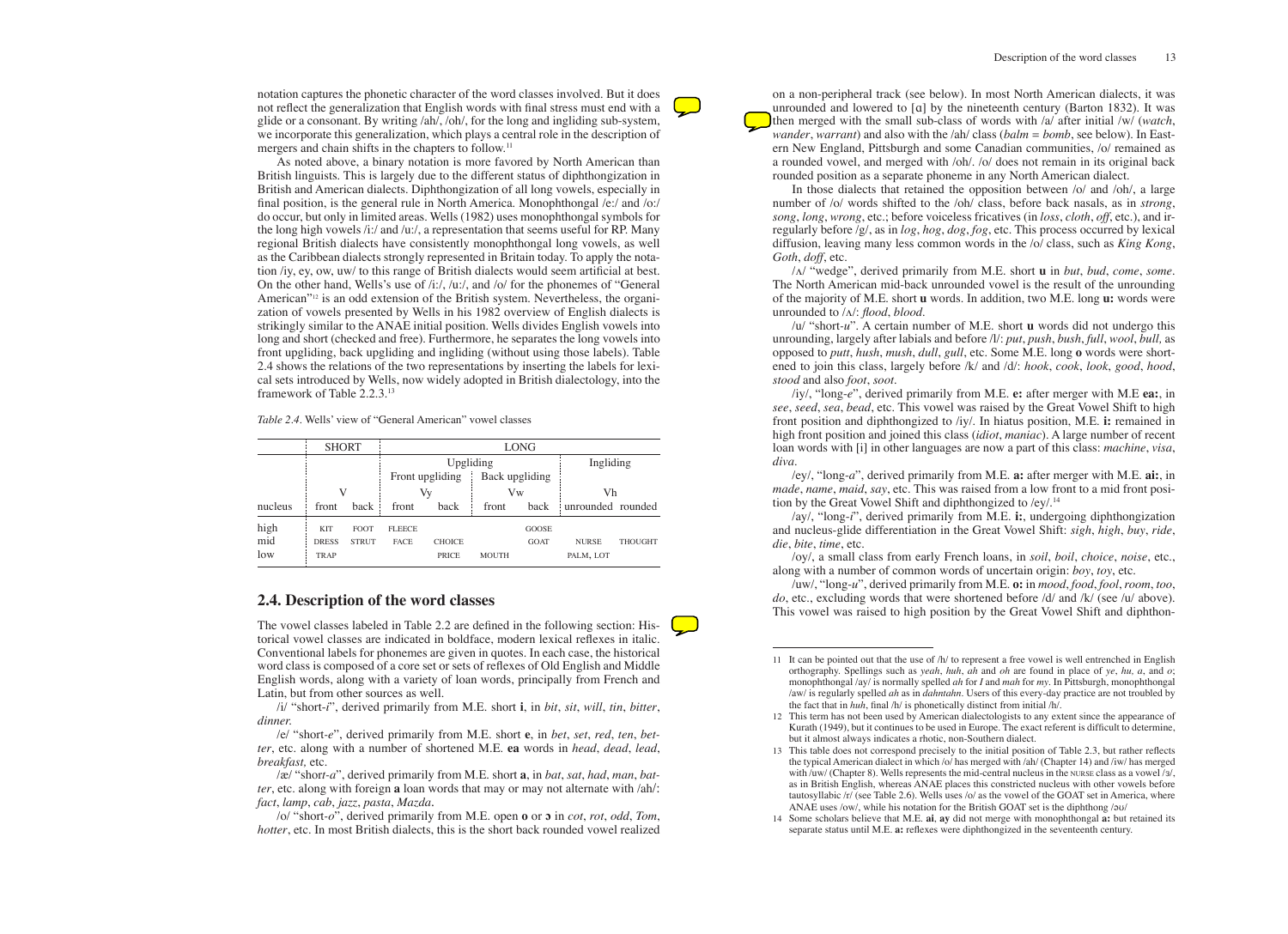gized in most dialects. Words with M.E. **u:** that did not undergo the Great Vowel shift are joined with this class (*soup*, *you*, etc.).

/ow/, "long-*o*", from M.E. open **o:**, in *boat*, *road*, *soap*, as well as M.E. diphthongal **ow**, in *stow*, *flow*, *know*, *bowl*, etc.

/aw/, from M.E. **u:**, respelled in the French style as **ou**, dipthongized with further nucleus-glide differentiation in the Great Vowel Shift, in *house*, *mouth*, *proud*, *now*, *cow.* This process did not affect vowels before labials or velars or after /y/, which remain in the current /uw/ class: *you*, *your*, *youth*, *soup*, *group*, etc.

/iw/, from a wide variety of M.E. and French sources, spelled *u*, *eau*, *ew*, *ui*, which were generally realized with a palatal onglide as /juw/. The loss of the glide after coronals in North America created the opposition of /iw/ and /uw/ in *dew* vs. *do*, *suit* vs. *shoot*, *lute* vs. *loot*, *rude* vs. *rood*, etc.

/oh/, "long open-*o*". This class has a highly skewed distribution that reflects the complex and irregular history of its composition. It is the result of monophthongization of **au** in *law*, *fault*, *talk*, *hawk*, *caught*, in turn derived from O.E. **aw** (*thaw*, *straw*, *claw*); O.E. **ag** (*maw*, *saw*, *draw*); O.E. **ah**, broken to **eah** (*fought*, *taught*); O.F. **a** + **u** in the next syllable (*brawn*, *pawn*), M.E. **av** (*hawk*, *laundry*); O.F. **au** (*applaud*, *fraud*, *because*); O.F. **am**, **an** (*lawn*, *spawn*). In addition, some long open-*o* words are descended from O.E. **oht** (*thought*, *daughter*, *brought*). Its **u**urrent distribution is largely limited to final position and words terminating in  $/t$ , d, k. n, l, z/. The lengthening of /o/ before nasals and voiceless fricatives enlarged the /oh/ class considerably, but did not materially affect the number of environments where contrast with /o/ is to be found.

The keywords of Table 2.3 are almost all before  $/t$ ; the vowel phonemes are in direct contrast in the same environment. Other such sets, before /d/, /g/, or /s/ will show similar contrasts. The discussions of chain shifts in the chapters to follow will confront the question as to whether vowel contrasts operate primarily between allophones or phonemes. If the former, then one might expect to find allophonic chain shifting, where vowels rotate before /n/ but not before /t/. In fact, there is very little evidence of such shifts. Chapters 12 to 20 will show that following consonants are responsible for many strong co-articulatory effects and many categorical constraints. There are fewer distinctions before nasal consonants than before oral consonants. The diphthongs /aw/ and /oy/ do not occur before labials and velars. But in general, there is little difficulty in identifying vocalic allophones before various consonants with the general schema of Table 2.2. Native speakers find it easy to identify the vowels in *beat*, *bean*, *bead* and *beak* as

/ah/ "broad-*a*". Original O.E. **a:** was raised to a mid-back vowel **oa.** When a new M.E. **a:** was created by lengthening in open syllables, it was raised to a mid front vowel which became modern /ey/. A residual **a:** class is centered about the unique word *father* with **/ah**/ in an open syllable, joined by a few words with word-final /ah/: *pa*, *ma*, *bra*, *spa*, and a number of marginal onomatopoetic and affective forms, *rah rah*, *haha*, *tra la*, *blah blah*, etc. Words with vocalized /l/ formed a part of this class: *calm*, *palm*, *balm*, *almond*, though a large number of North Americans have retained or restored the /l/. To this small nucleus is joined a very large number of "foreign a" words: *pasta*, *macho*, *lager*, *salami*, *nirvana*, and *karate*, though some of these are assigned instead to /æ/ in some dialects (Boberg 2000). As noted above, /o/ has merged with this class for most North American dialects. In traditional Eastern New England speech, some members of the British broad-a class have been added, so that some words before voiceless fricatives and nasal clusters appear with /ah/: *half*, *pass*, *aunt*, *can't*, etc.

## **2.5. Vowels before /r/**

While the vowels before intervocalic  $\frac{r}{s}$  show an opposition of short to long vowels, no such opposition can be found for vowels before a tautosyllabic /r/ that cannot be assigned to syllable-initial position. The high and mid short vowels in *fir*, *her*, *fur*, and words with *-or-* after /*w*/ have all merged to syllabic /r/ which falls structurally into the mid-back unrounded position.<sup>18</sup> While upglides can occur before intervocalic, syllable-initial /r/ as in *Mary*, they never occur before tautosyllabic /r/, where the transition to full /r/ constriction is through an inglide. Vowels before tautosyllabic /r/ fall naturally into the sub-class of long and ingliding vowels. When syllable-final /r/ is vocalized, the small group of two ingliding vowels /ah/ and /oh/ in Table 2.2 is augmented with /ih, eh, uh/.

ʻthe same.'15 This is not true, however, for vowels before /r/. In some dialects, it is not immediately evident whether the vowel of *bore* is to be identified with the vowel of *boat* or the vowel of *bought*, or whether *bare* belongs with *bait* or *bet.*<sup>16</sup> As a result, sets of vowels before  $\overline{r}$  show a puzzling array of mergers and chain shifts quite distinct from those operating in the rest of the vowel system.

In fact, there are only minor problems in assigning vowels before intervocalic /r/. They are centralized in comparison to the corresponding allophones before obstruents, but can be identified with the categories of Table 2.2, as shown in Table 2.5.17 This shows the maximal set of oppositions, which are greatly reduced in many dialects. Before intervocalic  $\langle r \rangle$ ,  $\langle i \overline{y} \rangle$  and  $\langle i \rangle$ ,  $\langle i \overline{w} \rangle$  and  $\langle u \rangle$  are merged in most current dialects. Chapter 9 will show that for the majority of North American speakers, there is complete merger of /ey/, /æ/, and /e/ in *Mary*, *marry*, *merry*. Philadelphia preserves these distinctions, but suspends phonemic contrast of *merry* and *Murray* in a near-merger (Labov 1994: 397–418). Great lexical variation is shown in the assignment of words to the /or/ or /owr/ classes, as in *moral*, *coral*, *tomorrow*, *borrow*, etc.

*Table 2.5.* Initial position for vowels before intervocalic /r/

|         |       | <b>SHORT</b>                                                 | <b>LONG</b> |                 |       |                                   |  |  |
|---------|-------|--------------------------------------------------------------|-------------|-----------------|-------|-----------------------------------|--|--|
|         |       |                                                              |             | Upgliding       |       |                                   |  |  |
|         |       |                                                              |             | Front upgliding |       | Back upgliding                    |  |  |
|         |       |                                                              |             | Vy              |       | Vw                                |  |  |
| nucleus | front | back                                                         | front       | back            | front | back                              |  |  |
| high    |       | $\frac{1}{1}$ mirror $\frac{1}{1}$ jury $\frac{1}{1}$ nearer |             |                 |       |                                   |  |  |
| mid     |       | lel merry / A/ Murray / ey/ Mary / oy/ Moira                 |             |                 |       | $\frac{\text{row}}{\text{story}}$ |  |  |
| low     |       | /æ/ marry /o/ morrow                                         |             | /ay/ spiral     |       | /aw/ dowry                        |  |  |

Table 2.6 presents vowels before tautosyllabic /r/. As on the right side of Table 2.2, there is a rounded–unrounded distinction among the back vowels and a three-way distinction of height among the back vowels. This is the result of the

<sup>15</sup> Techniques for investigating mergers developed by Di Paolo (1988) make use of this capacity of subjects to identify vowels in one context with vowels in another.

<sup>16</sup> Such identifications are problematic to a lesser degree for vowels before /l/, where many mergers are now in progress (Chapter 8). But in most dialects, the vowel of *fall* will be easily identified with the vowel of *fought* rather than the vowel of *foal.* Di Paolo (1988) asks subjects to identify vowels across allophones to trace the merger of vowels before /l/.

<sup>17</sup> In Table 2.5, the long and ingliding class is eliminated. However, it would not be unreasonable to assign the vowel of *nearer* to /ih/, *Mary* to /eh/, *story* to /oh/. These vowels usually do not show upglides, and they are phonetically closer to the long and ingliding set. From a structural viewpoint, the assignments of Table 2.5 are simpler.

<sup>18</sup> Here too the contrast with the situation in Great Britain can be striking. Scots preserves at least the distinction between *fir* and *fur*.